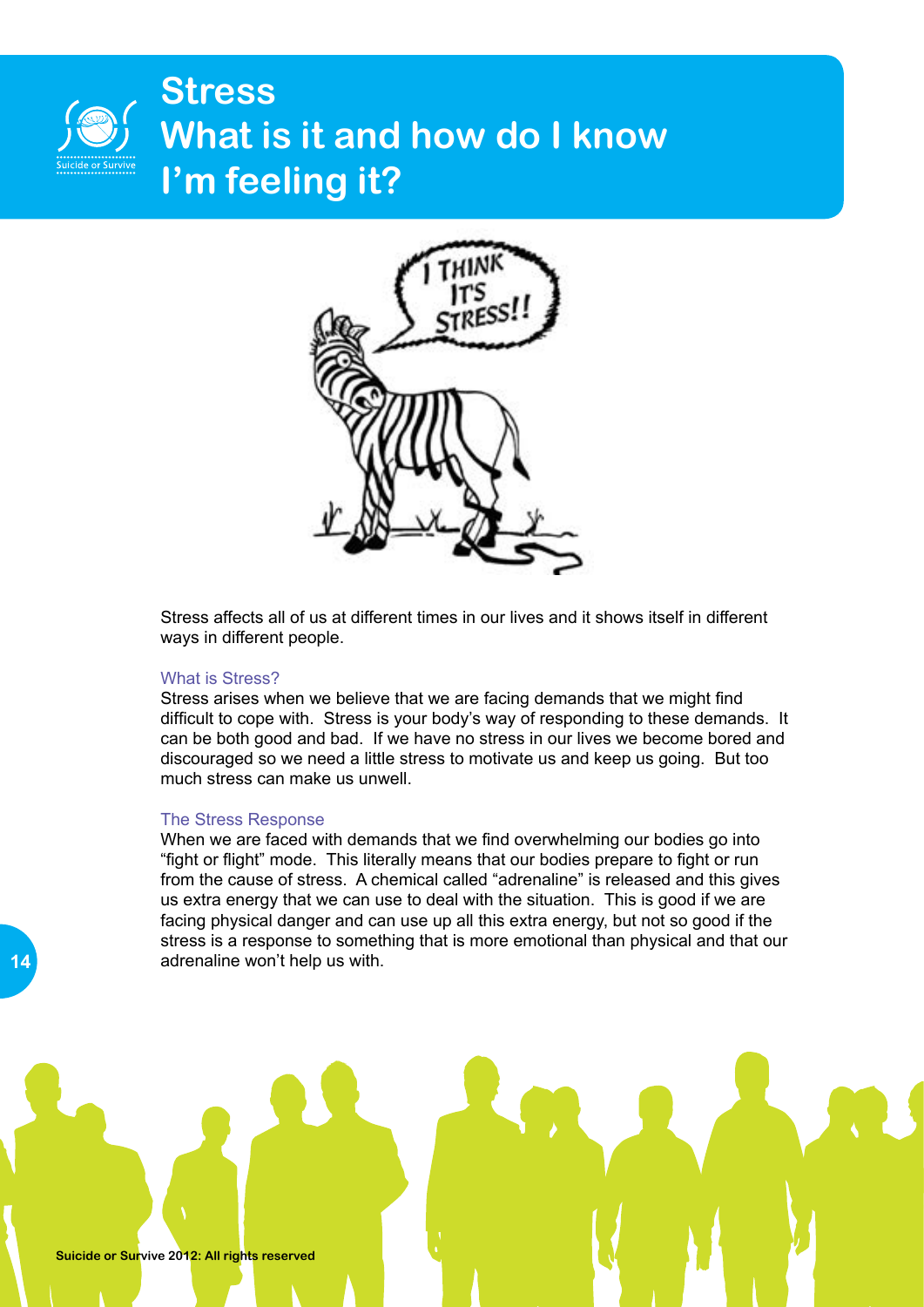



When we are faced with demands we are not able to meet on an ongoing basis we start to develop signs and symptoms that are often associated with anxiety and, if it goes on for a long time, we may start to feel down or depressed. The signs and symptoms of stress can affect all areas of our wellbeing – Physical, Emotional, Behavioural and Cognitive – in different ways.

### Self-Assessment

At this stage it might be useful to start looking at how stress affects you and what causes that stress reaction in you. If you can spot the signs and symptoms of stress early on you are more likely to be able to deal with them effectively. And, if you know what your stress triggers are, you can take action to make changes either to how you live your life, to minimize the amount of time you are exposed to these triggers, or to how you respond to these triggers to minimize their effect on you.

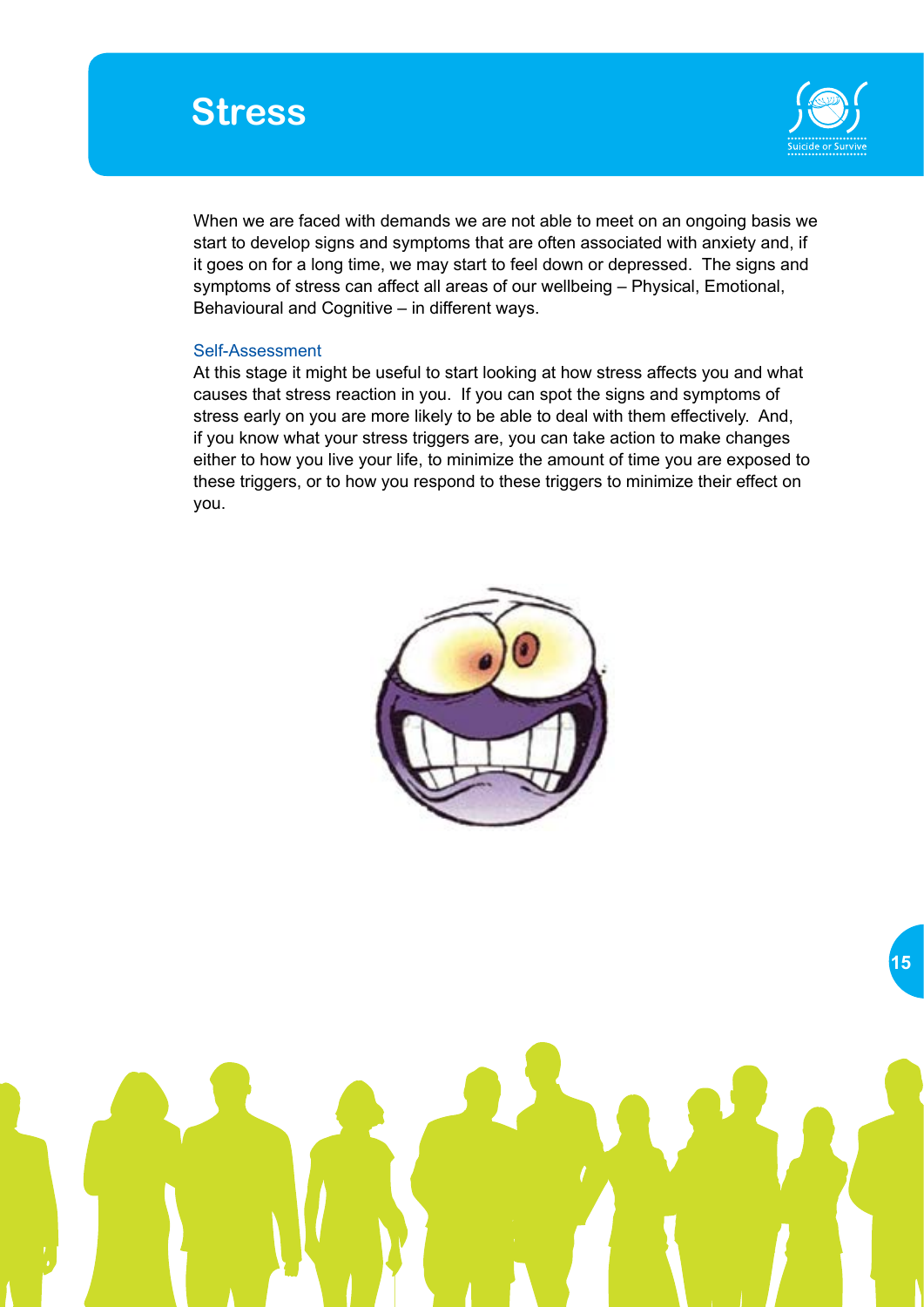

| any length of time. Now use the space below to identify how the stress affected you under the four headings<br>Stress affects us in many different ways. Think about the last time you felt under pressure or stressed for<br>given. | What did I think?<br>Cognitive                  |  |
|--------------------------------------------------------------------------------------------------------------------------------------------------------------------------------------------------------------------------------------|-------------------------------------------------|--|
|                                                                                                                                                                                                                                      | What did I do/want to do?<br><b>Behavioural</b> |  |
|                                                                                                                                                                                                                                      | What emotions did I feel?<br>Emotional          |  |
|                                                                                                                                                                                                                                      | How did I feel in my body?<br>Physical          |  |

**16**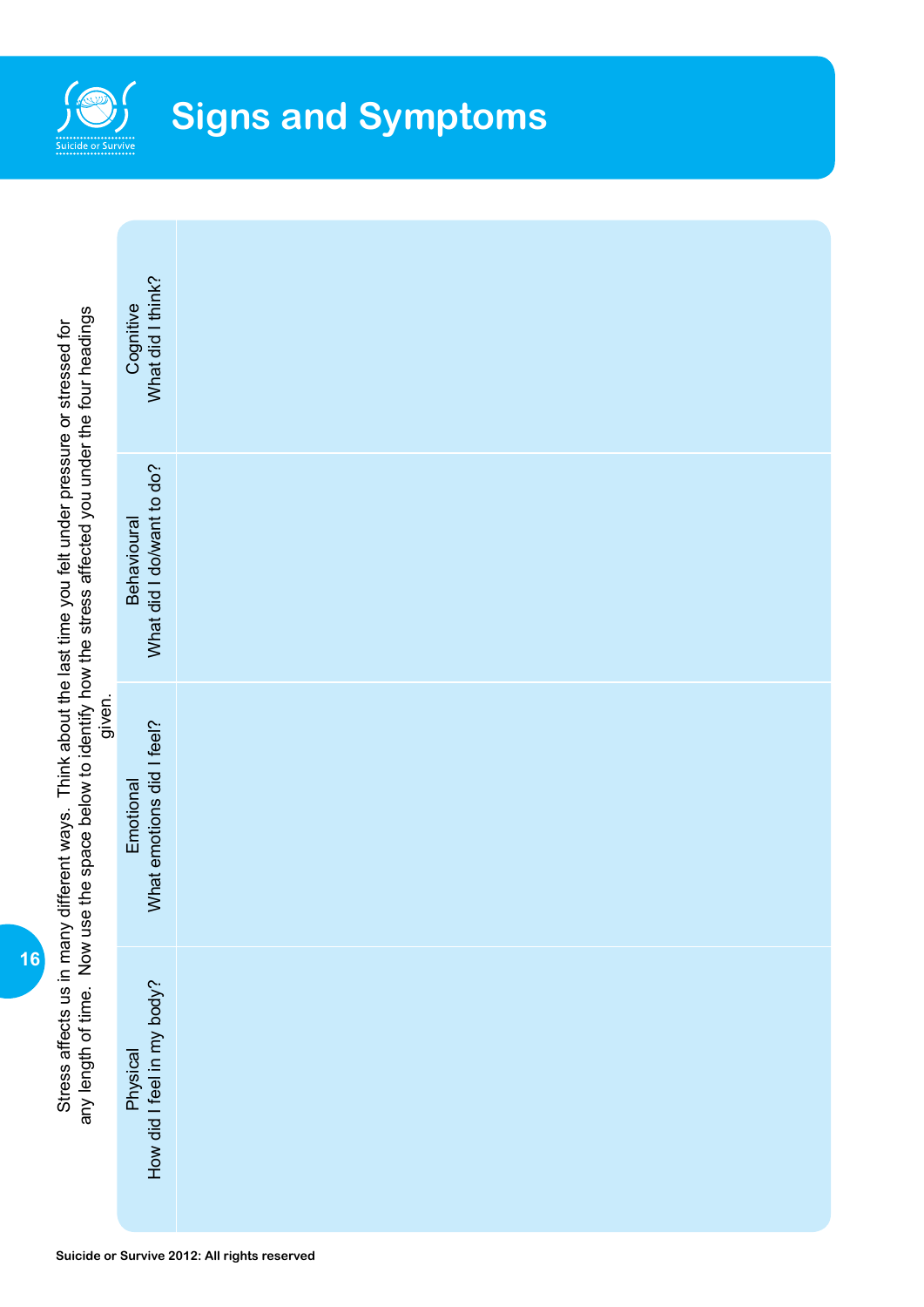# **Stress Triggers**



Now we are going to look at the types of situations that tend to generate these stress

reactions in you. We will call these your "Stress Triggers". Think back over the last number of days, months or years and try to identify some situations, events or encounters that generated the stress reactions you have identified.

| Situation/Event/Encounter | My stress response |
|---------------------------|--------------------|
|                           |                    |
|                           |                    |
|                           |                    |
|                           |                    |
|                           |                    |
|                           |                    |



"STRESS"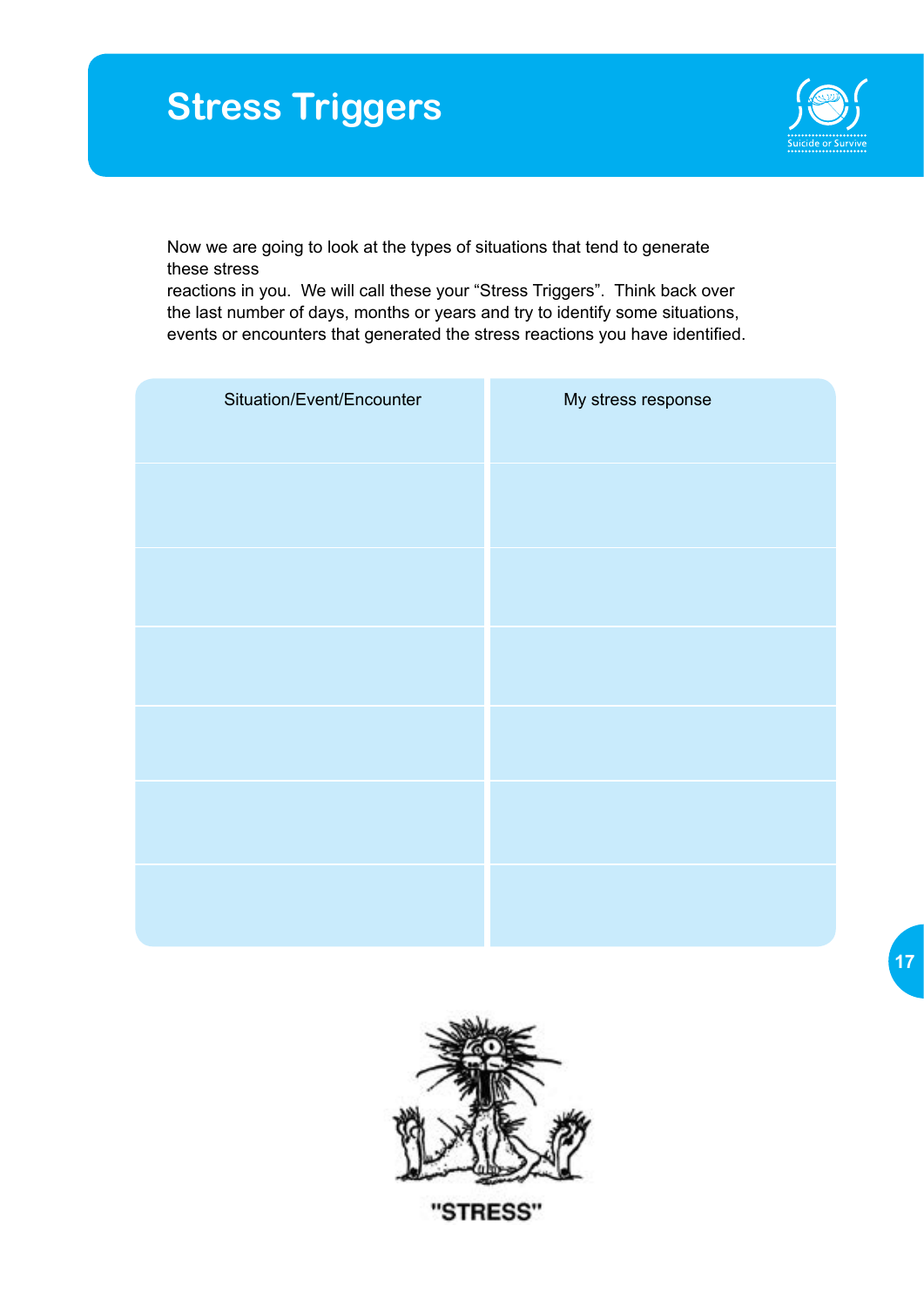

# **Delving Deeper**

|                                                                                                                                             | What was most stressful<br>about it for me?          |  |  |  |
|---------------------------------------------------------------------------------------------------------------------------------------------|------------------------------------------------------|--|--|--|
| Examining each situation further using the headings below might help with this.<br>of them were the main triggers for your stress response. | (time of the day/ month/year)<br>When did it happen? |  |  |  |
|                                                                                                                                             | Where did it happen?                                 |  |  |  |
|                                                                                                                                             | Who was involved?                                    |  |  |  |
|                                                                                                                                             | What was happening?<br>(location/setting)            |  |  |  |

It might be useful at this stage to look deeper into these situations/encounters/events to see if you can identify what particular aspects

It might be useful at this stage to look deeper into these situations/encounters/events to see if you can identify what particular aspects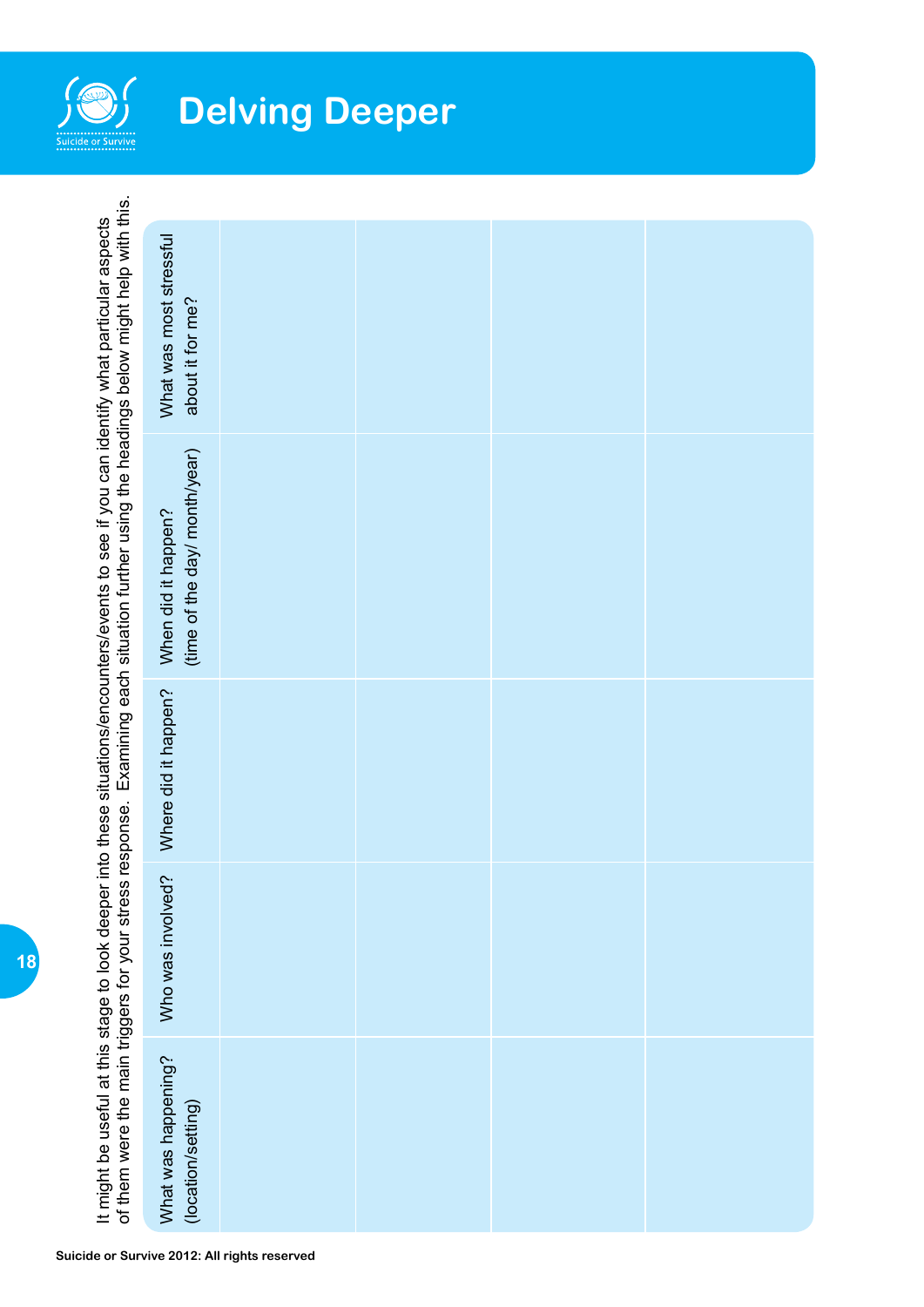## **Putting the Pieces Together**

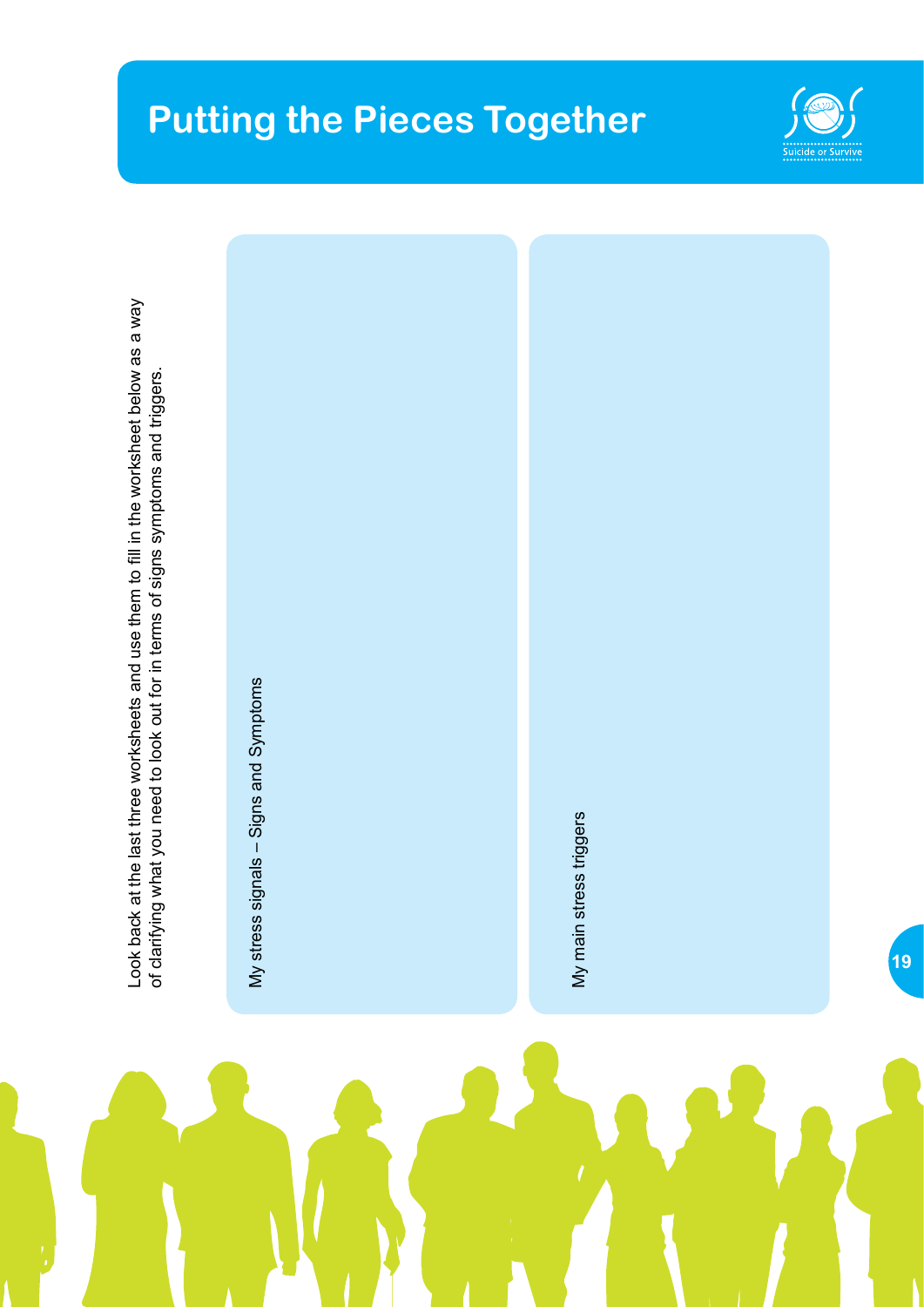

There are lots of different things you can do to combat stress. You can use these techniques to prevent it from occurring in the first place and to manage it when it does occur.



When you are feeling calm:

- Your mood is better.
- Daily irritations are more tolerable.
- Your body relaxes and your heart rate and blood pressure go down.
- Your level of agitation and frustration lessens.
- Your body can breathe freely again, let down your guard and become more open.

Calmness is something you have to actively create - it is not something that comes to you.

**Suicide or Survive 2012: All rights reserved**